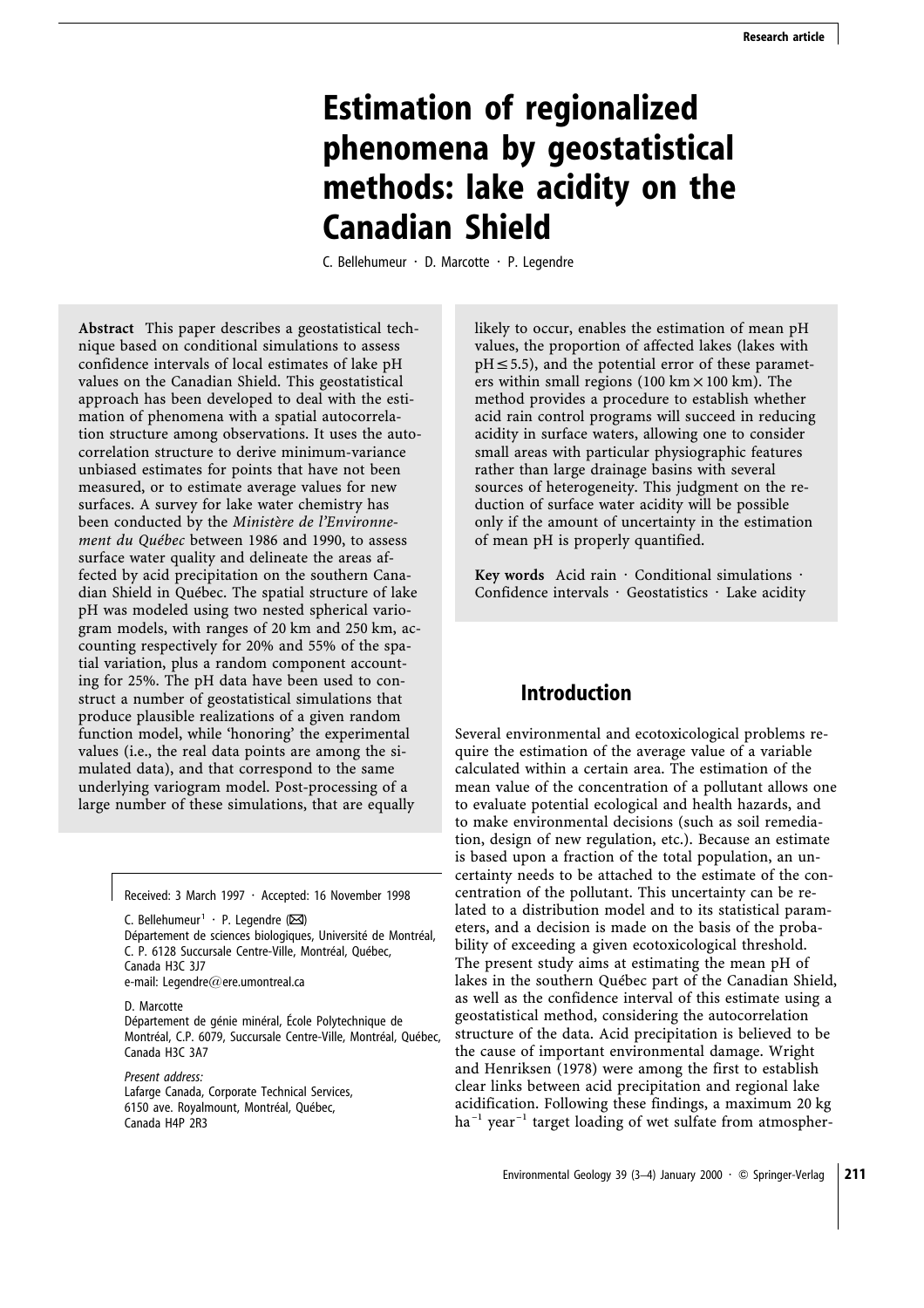ic precipitation was proposed by the United States–Canada Work Group (US–Canada 1983) in order to protect moderately sensitive ecosystems. The pursuit of this objective has entailed industrial investments which have contributed to reduce sulfate emissions in the atmosphere. Since that period, governmental agencies have carried out a number of sampling surveys of water chemistry with the purpose of assessing surface water quality and delineating the areas affected by acid precipitation. Surveys of lake chemistry were conducted in the United States (Linthurst and others 1986), in Scandinavia (Henriksen and others 1988) and in Canada (Dupont and Grimard 1986; Kelso and others 1986). Major motivations of these surveys were to delineate areas affected by acidification and to produce data that could be compared to data of the same type to be obtained several years later, in order to establish whether the acid rain control-programs have succeeded in reducing acidity in surface waters. This judgment on the reduction of surface water acidity will be possible only if the amount of uncertainty in the estimation of mean pH is properly quantified. The only ways of improving the estimation are to intensify the sampling or to use more appropriate statistical models.

The geostatistical approach was developed to deal with estimation problems of phenomena presenting a spatial autocorrelation structure among observations. Geostatistical methods use the autocorrelation structure as a deterministic component, to estimate – without bias and with minimum estimation variance – values for points that were not measured, or to estimate average values for new "supports" (surfaces or volumes of different sizes than those of the actual sampling program). Geostatistics has proved very effective for ore reserve estimation in the mining industry (David 1977; Journel and Huijbregts 1978); these techniques are now widely used in several other disciplines such as environmental studies (among others, Posa and Rossi 1991; Schaug and others 1993; Englund and Heravi 1994).

In geostatistics, the spatially structured variation of a phenomenon is quantified by a variogram which describes the degree of dissimilarity between sampling units as a function of their geographical distance. The variogram characterizes the continuity of a random function model describing the spatial dispersion pattern of the study variable. The use of random function models has important practical effects. Taking into account the deterministic aspect of a spatial dispersion allows one to improve the accuracy of estimations in comparison with classical statistical relationships neglecting spatial structures, or to reduce the sampling effort needed to achieve a predetermined degree of precision. The present paper has the objective of providing (1) estimates of the mean pH of lakes and of the proportion of lakes with pH below a reference value, and (2) measures of uncertainty for these estimates. The method is based on a set of simulations of a random function model that capture both the deterministic and random components of the spatial dispersion of lake pH in the study area.

# **Lake water quality survey**

Sampling surveys for water chemistry were carried out by the *Ministère de l'Environnement du Québec* between 1986 and 1990, with the purpose of assessing surface water quality and delineating areas affected by acid precipitation in the most sensitive parts of the Canadian Shield (Fig. 1). Lake-water sampling units were collected from 1239 lakes covering the southern part of the Canadian Shield (Dupont 1991). Sampling was conducted during winter, under ice cover, near the center of each lake. Water sampling units were analyzed for 19 chemical variables including pH. Three sampling units were taken and analyzed from each lake in order to evaluate the data variability due to sampling and laboratory analyses. No significant differences were revealed among sampling units (Dupont 1991). Figure 2 gives the histogram and summary statistics of pH values for the 1239 lakes. A goodness-of-fit Kolmogorov-Smirnov test of normality, including the correction proposed by Lilliefors (1967), established that the distribution of pH values was fairly normal (K-S statistic: 0.0452; *P*-value  $\approx$  0.01).

# **Methods**

Classical statistical relationships usually neglect spatial autocorrelation structure and only consider the random component of the spatial process. Generally, if the spatial autocorrelation structure is present and well-developed, the use of geostatistical methods can have important practical effects. It allows one to perform local estimation and to improve the accuracy of estimates. Several geostatistical methods have been developed to compute the confidence interval of an estimate (Journel and Huijbregts 1978; Cressie 1991). Ordinary kriging allows calculation of the error variance related to each estimate. This kriging variance is independent of the data values and depends on the sampling configuration and on a chosen variogram model. It represents the average estimation error variance for a fixed configuration of sampling units. Generally, the estimation errors are assumed to be normally distributed with zero mean, and the kriging variance allows the construction of a symmetrical confidence interval around the estimated value. A major problem is that the error variance is not conditioned by the data, and iso-kriging-variance maps generally only tend to mimic data position maps (Journel 1983). To overcome these drawbacks, parametric methods such as disjunctive kriging (Matheron 1976), multigaussian kriging (Verly 1983) and bigaussian kriging (Marcotte and David 1985), as well as nonparametric methods such as indicator kriging (Journel 1983) and probability kriging (Sullivan 1984), were developed to estimate the conditional cumulative distribution function of the variable of interest. However, disjunctive kriging and nonparametric methods do not ensure that the cumulative distri-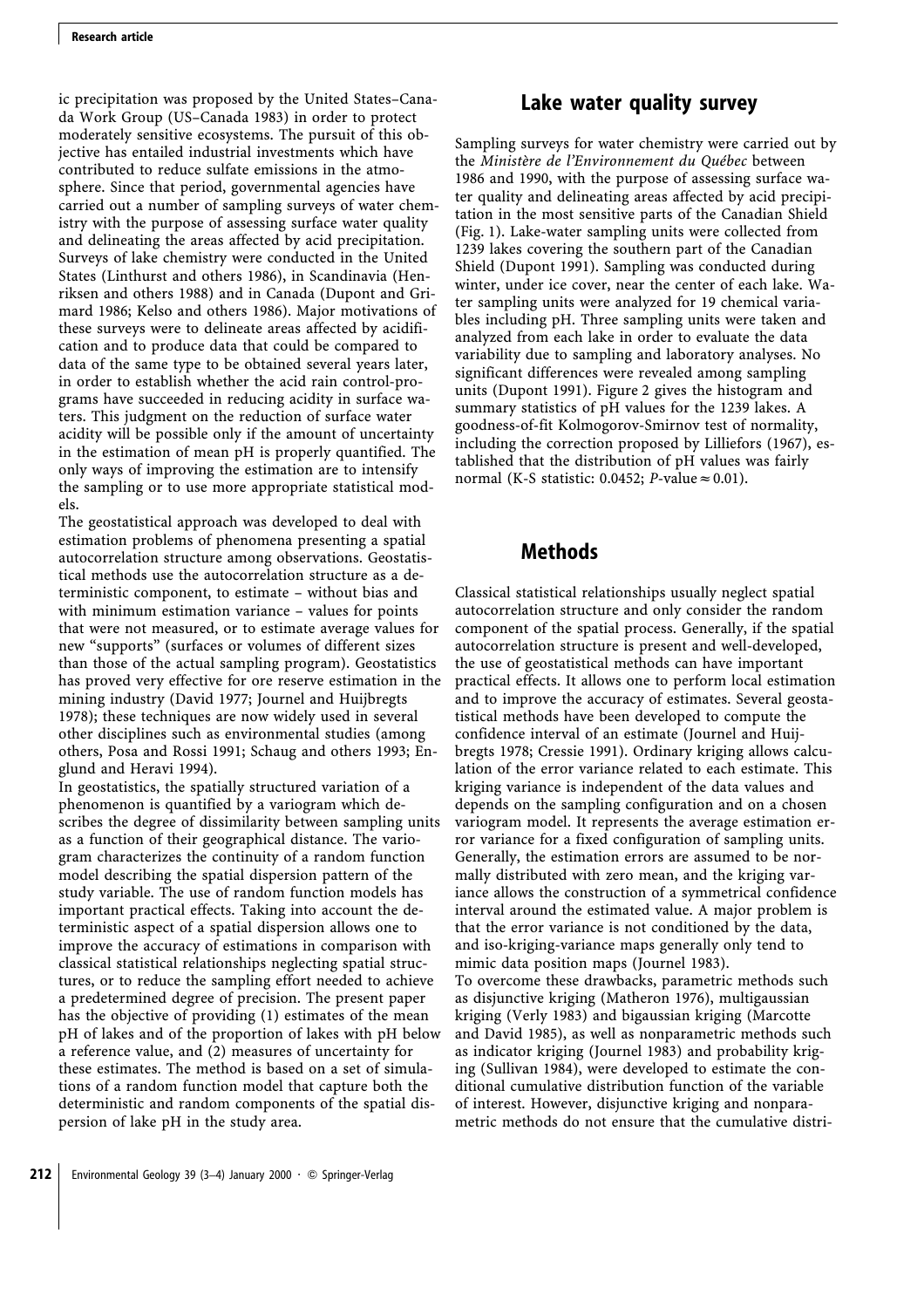

#### **Fig. 1**

Location map of the lake water quality survey, south of 51°N and north of St. Lawrence River, in the Québec peninsula, Canada, and delimitation of 100 km  $\times$  100 km surfaces for which statistics are computed. The dashed line delimits Abitibi



**Fig. 2**

Frequency histogram of pH values in 1239 lakes of the lake water quality survey;  $\bar{x}$  arithmetic mean, *s* standard deviation,  $skew = skewness$ 

bution function  $F(z) \in [0, 1]$  is non-decreasing. Moreover, for data collected on a point support, inference on surfaces or volumes requires a change of support model. Bigaussian and multigaussian methods do not have inconsistencies in the estimated probability distribution, as opposed to disjunctive kriging and nonparametric methods. Parametric methods, on the other hand, all require bigaussian or multigaussian distributions of normal-transformed variables. This strong hypothesis cannot easily be tested from the data.

As indicated by Englund (1993), conditional spatial simulation is a technique that has great potential as a tool for

dealing with various problems associated with spatial uncertainty. Conditional spatial simulation refers to the generation of spatial data constrained to reproduce a given variogram model and the observed values of a pre-existing set of sample data. The use of simulations allows direct extrapolation of probability distributions from point support to any given surface or volume.

#### **Spatial structure and kriging**

The variogram is the basic tool of geostatisticians for the estimation and mapping of regionalized variables. It reveals the randomness and the structured aspects of the spatial dispersion. The experimental variogram is defined as:

$$
\gamma^*(h) = (2N(h))^{-1} \sum [z(x) - z(x+h)]^2
$$
 (1)

where  $z(x)$  and  $z(x+h)$  are measurements of a given variable at locations x and  $x + h$ , separated by the directional distance *h*, and *N*(*h*) is the number of pairs of sampling units considered in the given distance class. This calculation is repeated for different values of *h* and provides the experimental variogram which is a plot of the values of  $\gamma^*(h)$  as a function of distance *h*. Generally, the variogram tends to level off at a sill equal to the empirical variance of the variable for large fields relatively to the scale of the autocorrelation structure. The distance at which this occurs is referred to as the range of the variable. The range is the distance over which the sampling sites cease to be spatially correlated. The discontinuity at the origin (non–zero intercept) is called the nugget effect. It is a random component corresponding to the local variation occurring at scales smaller than the sampling interval.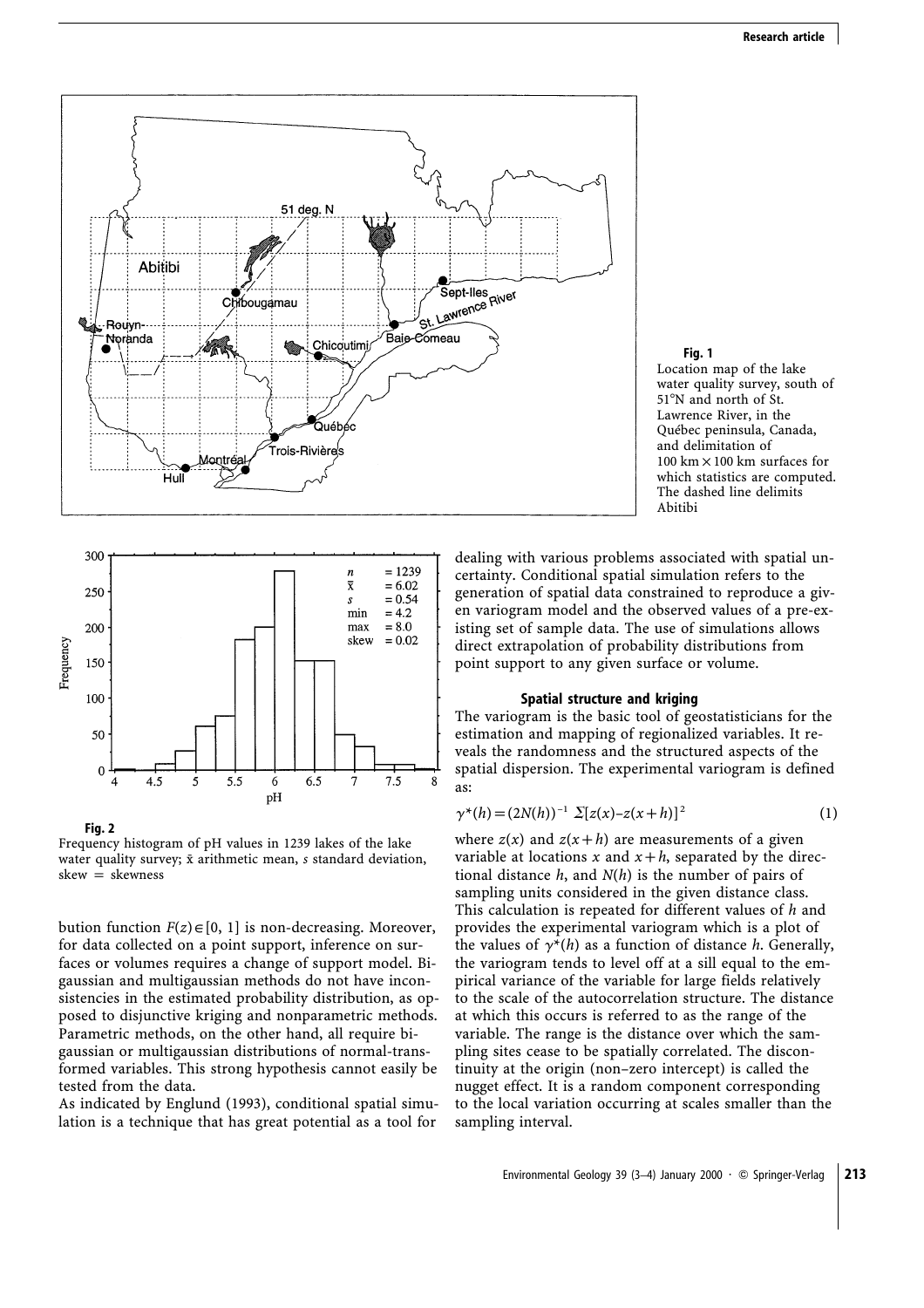Kriging is a linear-weighted average interpolation technique used to estimate unknown points, surfaces or volumes, from surrounding sampling units. The estimation of a variable  $z(x_0)$  at location  $x_0$  is carried out from a combination of the values observed in the surrounding neighborhood  $(z(x_1), ..., z(x_i), ..., z(x_n))$ :

$$
z^{*}(x_{0}) = \sum_{i=1}^{n} w_{i} \cdot z(x_{i})
$$
 (2)

where  $w_i$  are the weighting coefficients associated with the sampling values  $z(x_i)$  which sum to 1 to ensure unbiased results  $(E[z^*(x_0)-z(x_0)]=0)$ . The  $w_i$  are estimated in such a way as to minimize the variance of errors of estimates.

In the case of ordinary kriging, intrinsic stationarity conditions are assumed, representing conditions of application of the model. They correspond to the hypothesis of a certain regional homogeneity of the spatial dispersion of the phenomenon. If the population mean and the spatial covariance are constant over the study area, the variogram has a sill and the variable under study is said to be second-order stationary. If the variogram does not have a sill, then the covariance does not exist, but kriging can still be performed. This situation corresponds to the intrinsic hypothesis situation.

#### **Conditional simulations**

The use of a random function model to describe the spatial dispersion pattern of a phenomenon allows us to perform conditional simulations, where alternative and equally probable high-resolution models of the spatial dispersion of the study variable are generated. Such simulations produce plausible spatial patterns which 'honor' the experimental values (i.e., the real data points with their observed values are among the simulated data) and correspond to the same underlying variogram model. Journel and Huijbregts (1978, chap. 7), Deutsch and Journel (1992, chap. 5) and Dowd (1992) provide the theory for these simulations.

The empirical data and the variogram model have been used to construct several stochastic images of potential lake pH values for a given surface. Post-processing of a large number of these simulations, all equally likely to occur, directly shows the mean value, the probability of exceeding a given environmental threshold, as well as a probability interval for the mean value, for any given surface. The procedure involves the following steps (Fig. 3):

- 1. Generate a number of simulated point values covering the study area.
- 2. Define the surfaces over which the mean values are to be calculated.
- 3. For each simulation, the simulated points falling within a given surface are averaged, giving a simulated local value for the surface S(*x*).
- 4. Producing a series of *n* simulations allows estimation of a prediction interval for the mean of pH and for the proportion of lakes strongly affected by acidification  $(pH \le 5.5)$ .



#### **Fig. 3**

Calculation method of a probability interval for statistical parameters of given surfaces from conditional simulations. Plausible point pH values are simulated over the whole survey area, and for each simulation, the mean pH value for each surface is calculated by averaging the point pH values falling within a given surface

simulated point values

A sequential Gaussian simulation algorithm found in Deutsch and Journel (1992) was used for these simulations. It consists of the following steps:

- 1. Transform all data to standard Gaussian values.
- 2. Calculate and model the variogram of the transformed values.
- 3. Define a grid of *n* nodes on which values are to be simulated.
- 4. Simulate nodes in a random sequence, estimating the value at a given node by kriging, and using a local neighborhood containing all the other values (simulated and experimental).
- 5. Under the multigaussian hypothesis, at a given grid node, the estimated value (kriged) and the kriging variance are the parameters of a Gaussian distribution. A value is drawn at random from this Gaussian distribution and constitutes a value of the set of simulated data.
- 6. Go back to step (4) until values have been simulated at all grid nodes.
- 7. Take the inverse Gaussian transformation used in step (1) to return to the original variable.

Surfaces of 100 km  $\times$  100 km containing 36 simulated points arrayed in a  $6 \times 6$  grid have been considered.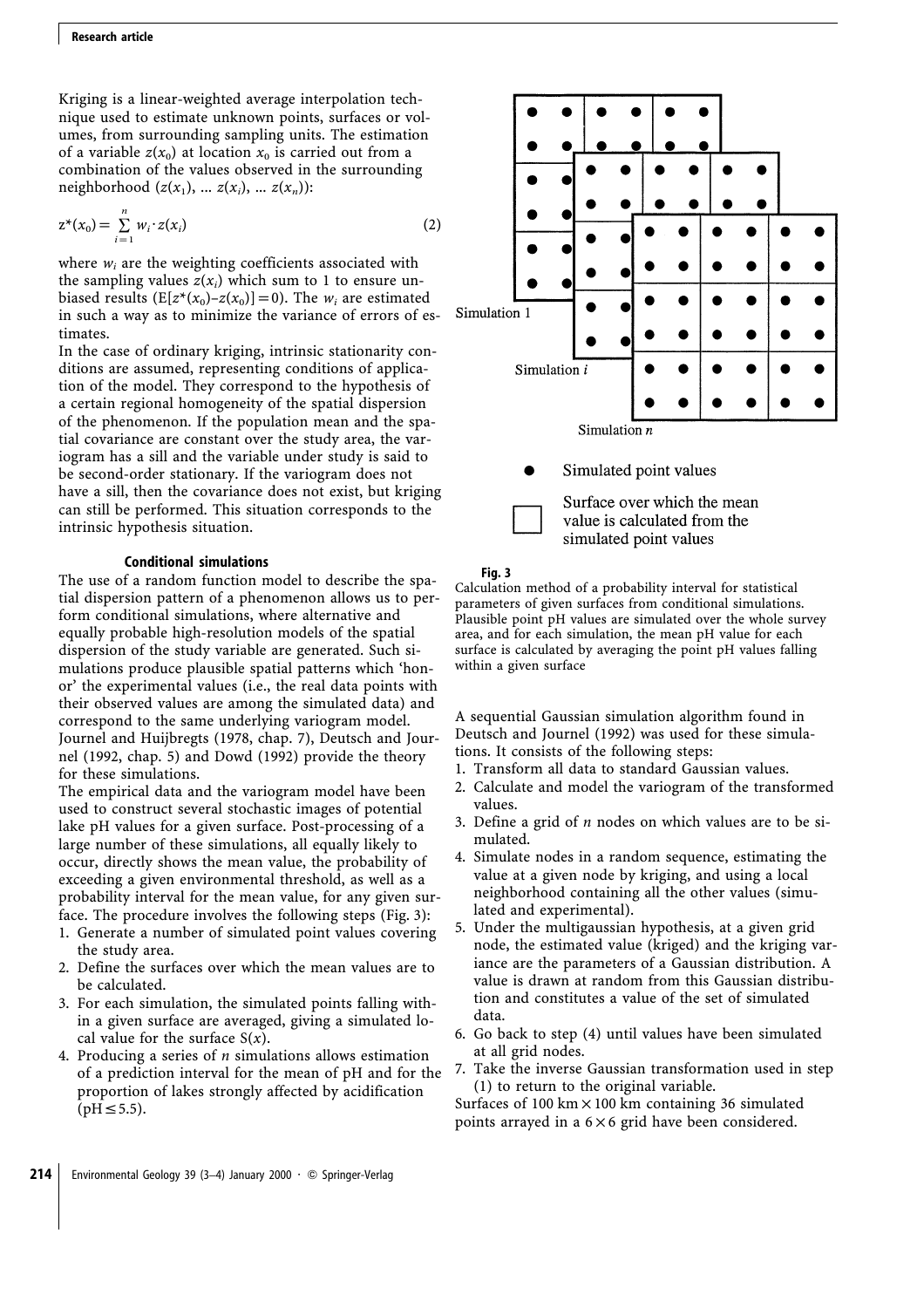### **Results**

#### **Variograms**

Figure 4 shows the experimental variograms of the pH values computed for four directions, as well as the fitted model. These directional variograms do not present strong geometric or zonal anisotropy; fluctuations at distances greater than 175 km do not allow the identification of any clear pattern of anisotropy, so they can be considered isotropic. The resulting model can be adequately represented by combining two simple variogram models with different ranges and with their own structured variance components, each one characterizing the variability at a particular scale (Table 1). The global model reaches a sill at a distance of approximately 250 km. The variance of the data (0.2916) is approximately equal to this sill value (0.298). The nugget effect (model 0 in Table 1), corresponding to the amount of random variation in the data, represents 25% of the spatial variation  $(=0.075/$ 0.298). The nugget effect reflects micro-structures at scales smaller than the sampling interval as well as an integration of the measurement errors. The structured spatial variation exhibits two structures

corresponding to a pronounced increase at small lag distances (0–20 km) and a long-range structure (0–250 km). The global variogram is modeled by the sum of two



**Fig. 4**

Directional variograms of pH values in 1239 lakes of the lake water quality survey and spherical variogram model

#### **Table 1**

Parameters of nested variogram models for lake pH data and Gaussian transformed scores of pH.  $C_0$  is the nugget effect,  $C_n$ is the variance component associated to a given structured spatial scale and  $a_n$  is the practical range of the model

| Model                                                          | Parameters (pH)                                                                                                    | Parameters<br>(Gaussian pH) |  |
|----------------------------------------------------------------|--------------------------------------------------------------------------------------------------------------------|-----------------------------|--|
| 0. Nugget effect $C_0 = 0.075$<br>1. Spherical<br>2. Spherical | $C_1 = 0.060$ $a_1 = 20$ km $C_1 = 0.21$ $a_1 = 20$ km<br>$C_2 = 0.163$ $a_2 = 250$ km $C_2 = 0.54$ $a_2 = 250$ km | $C_0 = 0.25$                |  |

spherical models (models 1 and 2 in Table 1) and a nugget effect. The global model has the following set of equations:

$$
\gamma(h) = C_0 + C_1 [1.5(h/a_1) - 0.5(h/a_1)^3]
$$
\n
$$
+ C_2 [1.5(h/a_2) - 0.5(h/a_2)^3]
$$
\nif  $h \le a_1$   
\n
$$
\gamma(h) = C_0 + C_1 + C_2 [1.5(h/a_2) - 0.5(h/a_2)^3]
$$
\nif  $h > a_1$  and  $h \le a_2$   
\n
$$
\gamma(h) = C_0 + C_1 + C_2
$$
\nif  $h > a_2$   
\n
$$
\gamma(0) = 0
$$
\n(f)

where  $C_0$  is the nugget effect,  $C_1$  and  $C_2$  are the structured variance contribution values,  $a_1$  and  $a_2$  are shape parameters which, for a spherical model, give the range of each model, and  $C_0 + C_1 + C_2$  is the sill. An important part of the structured spatial variation is related to a regional scale where the zone of influence (range) is approximately 250 km. This structure accounts for 55%  $(=0.163/0.298)$  of the total spatial variation. The smallscale model has a range of 20 km and a variance component of 20% ( $=0.060/0.298$ ).

#### **Cross-validation procedure**

A cross-validation procedure is used to assess the relevance of the chosen variogram model and to select the best search method – search radius and number of points to use in the kriging system. The search method is chosen on the basis of statistics for the errors, by comparing estimated and observed values. The sampling unit value at a particular location is omitted, and the value at this location is estimated using the remaining neighboring sampling units.

Cross-validation results are presented in Table 2. Each solution reasonably satisfies the global unbiasedness condition, where the distributions of errors  $(z^*(x_i)-z(x_i))$  are centered on a zero mean. The spread of the errors given by the standard deviation, and the correlation coefficient of the known values against the kriged estimates, were used to determine an adequate search strategy. On this

**Table 2**

Cross-validation results of search methodology (search radius and maximum number of points).  $\bar{x}_E$  and SD<sub>E</sub> are the mean and standard deviation of the error  $(z^*(x_i)-z(x_i))$ , *r* and  $b_1$  are the correlation coefficient and the slope of the linear regression  $z = b_0 + b_1 \cdot z^*$ 

| Search<br>Radius<br>(km) | Max. nr.<br>of points | $\bar{\mathbf{X}}_{\rm E}$ | $SD_F$ | r    | b <sub>1</sub> |
|--------------------------|-----------------------|----------------------------|--------|------|----------------|
| 75                       | 8                     | 0.048                      | 0.793  | 0.61 | 0.91           |
| 75                       | 12                    | 0.039                      | 0.797  | 0.61 | 0.92           |
| 100                      | 8                     | 0.042                      | 0.794  | 0.61 | 0.91           |
| 100                      | 12                    | 0.031                      | 0.786  | 0.64 | 0.95           |
| 150                      | 12                    | 0.031                      | 0.789  | 0.64 | 0.95           |
| 150                      | 16                    | 0.033                      | 0.776  | 0.67 | 0.98           |
| 250                      | 16                    | 0.032                      | 0.778  | 0.70 | 0.99           |
| 250                      | 24                    | 0.032                      | 0.775  | 0.71 | 0.99           |
| 300                      | 30                    | 0.031                      | 0.777  | 0.71 | 0.99           |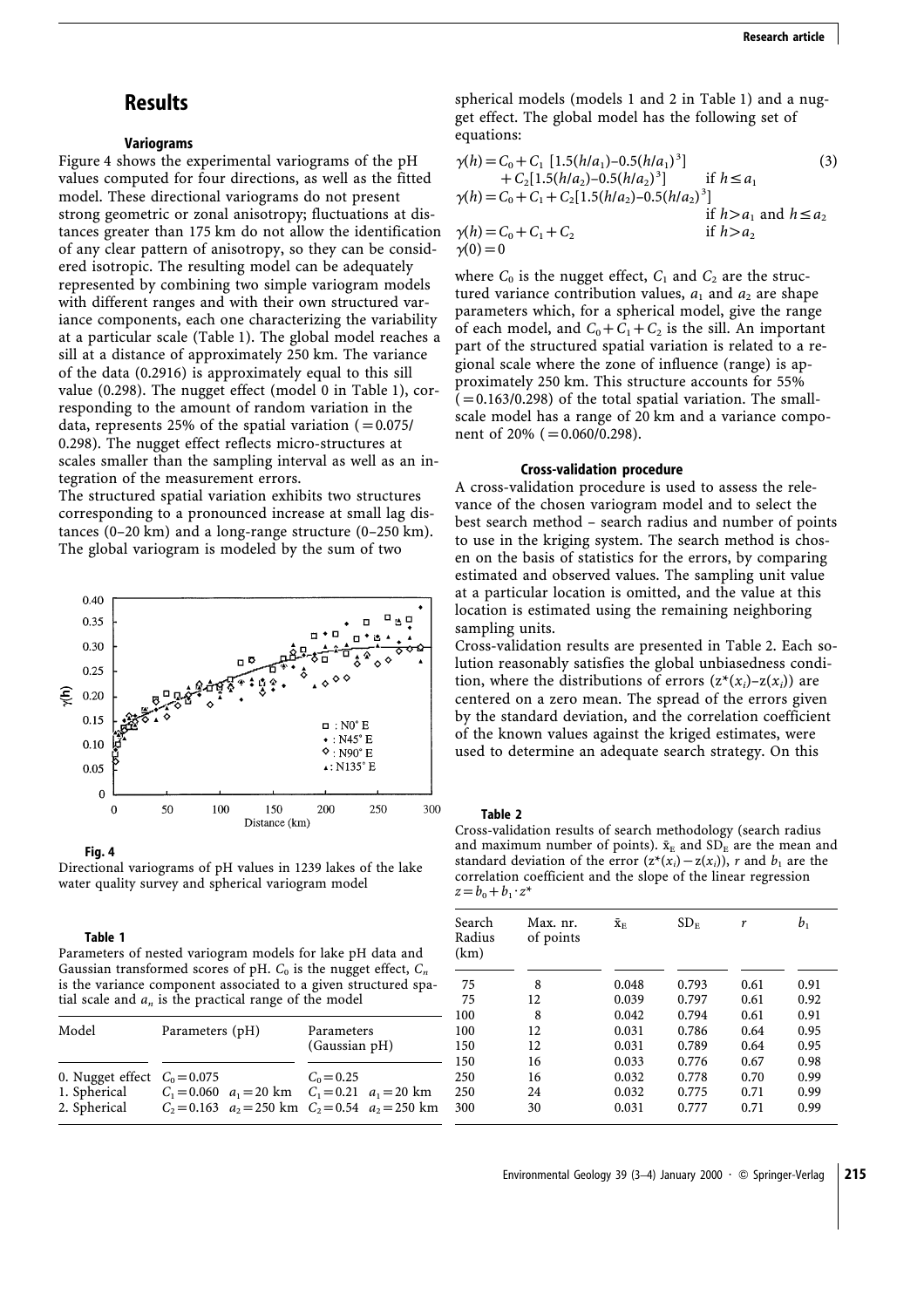#### **Research article**

basis, a search radius of 250 km and the use of the nearest 24 points were selected as an optimal solution. The estimation procedure performed better for large radii and high numbers of points, showing that the long-range structure contributed to the estimation. Notice that the slope of the regression coefficient  $b_1$  [of  $z(x_i)$  against  $z^*(x_i)$ ] is close to but always smaller than one. It indicates that the kriging procedure slightly underestimated the true low values, and overestimated the high values.

#### **Conditional simulations**

The probability distributions of pH values in given surfaces  $S(x)$  are estimated through the realization of numerous small-scale conditional simulations of normal scores of pH performed on a dense grid of points. The normal scores of simulated point values were backtransformed to obtain pH values. The pH values were averaged over a surface  $S(x)$ , providing a simulated mean  $pH$ for a surface. In order to obtain the proportion of lakes affected by acidification, each normal score of point values was transformed to pH values. The proportion of affected lakes was directly estimated by the number of pH point values less than or equal to 5.5, divided by the total number of simulated points in the surface S(*x*) (Fig. 5b). A pH of 5.5 was considered as the threshold value because at this pH, it is recognized that adverse environmental effects are produced affecting many organisms in aquatic systems (Schindler 1988). A histogram of simulated values was constructed; the mean and the prediction interval limits were computed directly from the frequency distribution for predetermined quartile limits. For example, Fig. 5a indicates that, for a surface of  $100 \text{ km} \times 100 \text{ km}$  around Rouyn-Noranda, the lower and upper 95% predictive limits for the mean pH are 5.78 and 6.36. Because a number of possible mean values for given surfaces have been simulated, it is therefore possible to estimate the local spatial probability of exceeding a given critical level by directly reading on the histogram the quartile corresponding to the threshold. For example, Fig. 5a shows that the probability, for the mean of lake pH to be  $<6.0$ , is 0.272.

Generally, classical statistical relationships are used to calculate a confidence interval for the mean and the proportion of affected lakes. Figure 6 shows the relationships between 95% confidence intervals deduced from usual classical relationships and 95% prediction intervals deduced from conditional simulations. The comparison of these methods is done by using the variance of the total sample of 1239 lakes  $(s_x^2=0.29)$  and the relationship  $s_x^2 = s_x^2/n$  to estimate the uncertainty associated with the estimation of the mean pH for surfaces of 100 km  $\times$  100 km (Fig. 6a). The value of *n* represents the number of sampling units in a surface of  $100 \text{ km} \times 100 \text{ km}$ . This comparison integrates regional information on the total population, and it supposes the homogeneity of the phenomenon and the absence of spatial autocorrelation in the data. Figure 6a shows that the prediction intervals calculated from geostatistical simulations are generally smaller than confidence intervals and



(b) Proportion of lakes with  $pH \le 5.5$  in simulated area



#### **Fig. 5**

Results of repeated simulations over a small area (100 km!100 km) around Rouyn-Noranda. **a** Frequency distribution of the mean, over the small area, of the simulated lake pH values. **b** Frequency distribution of simulation results distributed according to the proportion of lakes with  $pH \le 5.5$ (abscissa). Quantiles (*Q*) are used to estimate probabilities and prediction intervals

are relatively constant for all surfaces. Prediction intervals deduced from conditional simulations range from 0.25 to 0.8 pH unit, while confidence intervals deduced from classical relationships range from 0.25 to 3.8 pH units. These results demonstrate that it is difficult to calculate local probabilities with the few sampling units contained in surfaces of 100 km  $\times$  100 km. Figure 6b shows prediction intervals versus confidence intervals for the proportion of lakes with  $pH \leq 5.5$ . A group of points, spread out along the line of slope 1, indicates equivalent intervals for all methods. However, a group of points lo-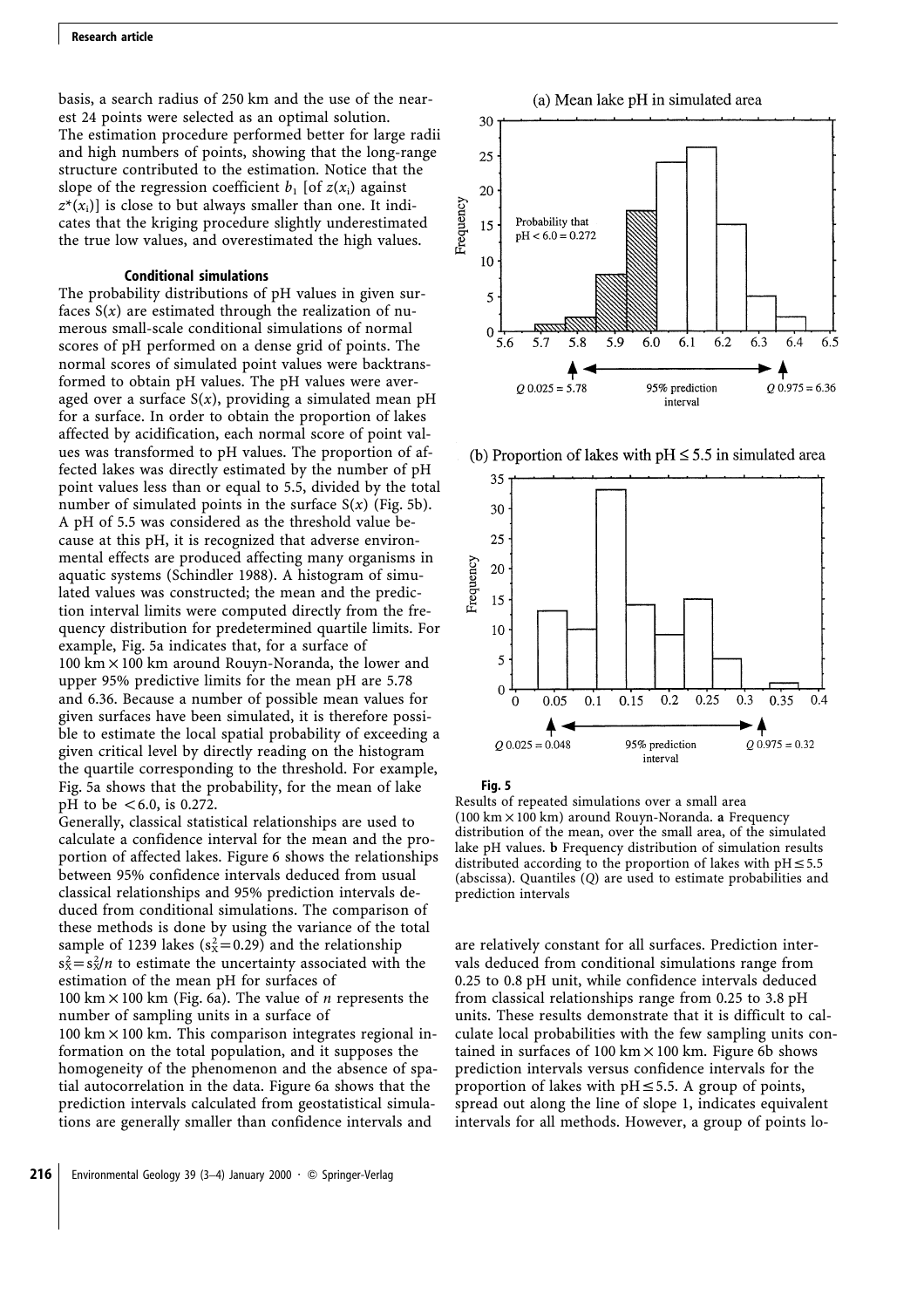

#### **Fig. 6**

Relationship between 95% confidence intervals deduced from classical statistical relationships and prediction intervals for (**a**) mean of pH using information about the whole sample of 1239 lakes, (b) proportion of lakes with  $pH \le 5.5$ . The line of slope 1.0 is shown as reference. A 100(1- $\alpha$ )% symmetrical confidence interval for the mean is given by  $I=2 \tcdot t_{\alpha/2} \tcdot s_{\bar{x}}$ , where  $s_{\bar{x}}$ represents the standard deviation of the sample mean  $(s_{\bar{x}} = (s_x^2/n)^{0.5})$ ), and  $t_{\alpha/2}$  is the (1– $\alpha/2$ ) quantile of the Student *t* distribution. An approximate  $100(1-\alpha)$ % symmetrical confidence interval for a proportion *p* is given by  $I=2 \tcdot t_{\alpha/2} \cdot (\text{var}(p^*))^{0.5} + (1/2n)$ , where

$$
var(p^*) = \left(\frac{N-n}{N}\right) \frac{p^*(1-p^*)}{n-1},
$$

*n* is the sample size and *N* is the population size

cated under the line presents large confidence intervals when there are few sampling points in the surfaces  $(n<15)$ .

Conditional simulations, which consider a spatial autocorrelation model linking together the observations, lead to an improvement of the precision of estimates and allow estimation within regions that contain little information. If a surface contains several sampling units, the simulated points are strongly conditioned by these sampling units; and the high sampling density and the smallscale correlation structure ensures low kriging variance.

As a consequence, the simulated values are drawn from a narrow distribution, providing a small confidence interval for the mean. On the other hand, if a surface contains few sampling units, then the surrounding regional information and the regional autocorrelation structure contribute to the estimation of surfaces with little information. It should be noted that simulations can represent the reality only if the variogram model also represents the reality. Considering the shape of the experimental variogram, it clearly indicates that the spatial dispersion of pH values is not random, but spatially structured. Moreover, each experimental variogram value is calculated using more than 164 pairs of sampling points, providing a good confidence in the chosen variogram model. The calculation of mean values and prediction intervals was done for the whole survey area. It allowed us to map the estimated mean values and probability of exceeding a given threshold to determine the areas affected by acidification. The prediction intervals of each surface can also be mapped to point out the areas displaying the largest estimation errors which can be due to low sampling density or to an unfavorable sampling configuration (Figs. 7 and 8).

The Abitibi area, in the region of Rouyn-Noranda, is strongly affected by lake acidification (Fig. 7a). This area is an important mining district and is subjected to smelter emissions. Moreover, sulfide minerals contained in ore deposits and associated rocks have been spread by glaciers and can make up an important component of glacial deposits, representing a natural source of acidity (Shilts and others 1981). Bedrock, soil and surficial sediments of this area have a low capacity to neutralize acid solutions. Low pH are also found in the Baie-Comeau-Chicoutimi area. This area is characterized by granite gneiss lithologies overlain by a very thin soil cover derived from local bedrock, producing a sensitive cover to acid loading with low buffering capacity.

High pH found south and east of Chibougameau (3 white squares in Fig. 7a) are associated with carbonate-rich glacial material. This type of glacial deposit is also found north of Rouyn-Noranda, reducing the effect of sulfate emissions. Similarly, high pH in the Montréal-Hull area correspond to the occurrence of limestone and finegrained glacio-marine and glacio-lacustrine sediments with an important buffering capacity produced by the process of cation exchange and hydrolysis (Shilts and others 1981).

Figure 7b shows that the highest uncertainties of pH estimates occur in the periphery of the study area where few experimental points are involved in the estimation procedure, and in the region north of Rouyn-Noranda where few lakes can be sampled due to low lake density. Figure 7c shows that the simulation model allows the calculation of the spatial probability of exceeding a given threshold. The general spatial pattern is similar to the spatial pattern of local mean pH. It shows that the probability for the mean pH to be  $\leq 6.0$  reaches 1.0 two squares east of Rouyn-Noranda and in the Baie-Comean area.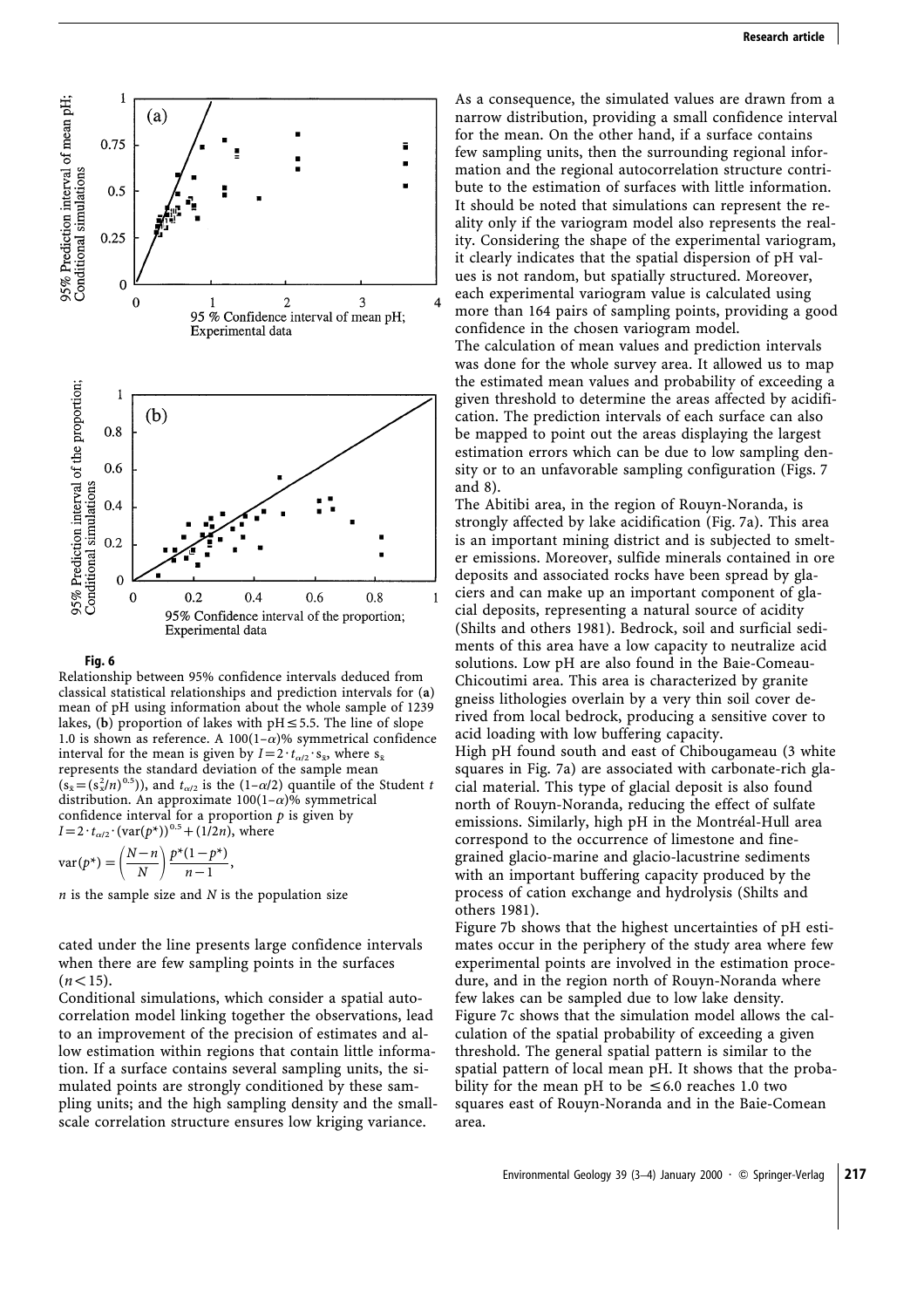#### **Research article**











#### **Fig. 7**

Estimated mean values and 95% prediction intervals for mean of pH, calculated over surfaces of 100 km  $\times$  100 km (conditional simulations for b and c)



**Fig. 8** Estimated mean values and 95% prediction intervals for proportion of lakes with  $pH \le 5.5$ , calculated over surfaces of 100 km $\times$  100 km (conditional simulations)

Proportion of acidified lakes (pH < 5.5) 95% prediction interval

> $\bigcap$  0 - 0.1  $\Box$  0.1 - 0.2  $0.2 - 0.3$  $0.3 - 0.4$  $\blacksquare > 0.4$

r.

One of the fundamental goals of lake water quality surveys is to obtain interval estimates of the number of lakes in defined geographic regions that may be sensitive to acid deposition (Patil and others 1985; Dupont 1991). This estimate is a direct measure of the extent of the acidification problem. Simulations allow the direct calculation of this type of statistic. The general spatial dispersion pattern of this variable (Fig. 8a) and its prediction interval (Fig. 8b) are very similar to the dispersion of mean pH and its prediction interval. Figure 8a shows that locally, the proportion of lakes strongly affected by acidification can exceed 50% in surfaces of  $100 \times 100$  km in the Abitibi and Baie-Comeau areas. For Abitibi, Dupont (1993) reached very different conclusions. He concluded that 16% of the lakes have a pH $\leq$ 5.5, with lower and upper confidence limits of 11.79% and 21.02%. This area,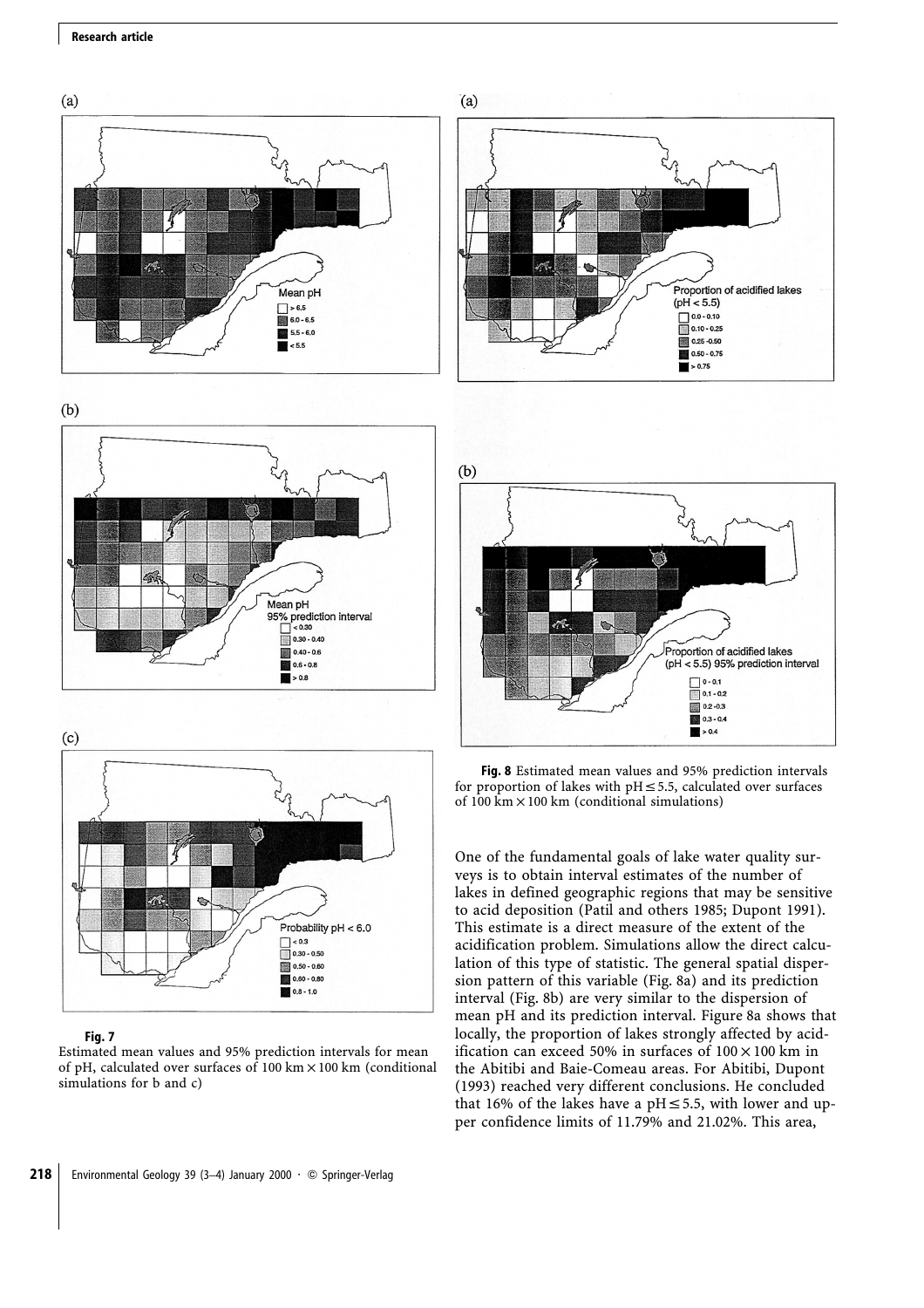delimited on Fig. 1 (dashed line), covers approximately 155 000 km<sup>2</sup> . This regional estimate gives a poor picture of the situation. The important difference in the estimates of the proportion of lakes strongly affected by acidification is due to two main factors. First, Dupont (1993) performed estimation over a large area while our estimation used much smaller surfaces. There is important small-scale heterogeneity between small areas, which is not taken into account when considering a large drainage basin. Geological and pedological features present small-scale variation in this area. Second, the model used by Dupont (1993) considers a random spatial pattern, while our model integrates structured spatial variation.

## **Conclusion**

The assessment of uncertainty is a central problem in environmental evaluation. The evaluation of potential errors of estimation constitutes a key information to appreciate the seriousness of an environmental problem. A conditional simulation procedure has been applied to estimate local means, probabilities and confidence intervals of pH values. The method allowed the production of accurate local pH estimates enabling the delimitation of areas affected by lake acidification. Conditional simulations of a random function model, taking into account the spatial autocorrelation structure of the data, produced more accurate estimates than estimation based upon classical statistical relationships, showing the usefulness of the deterministic component of the model.

The southern part of the Canadian Shield in Québec shows large geographical variation in lake acidity. Two areas are identified as strongly affected by lake acidification. The area east of Rouyn-Noranda is subjected to smelter emissions; bedrock and mining activities represent additional sources of acidity in this area. The Baie-Comeau area is characterized by lithologies and a thin soil cover with low buffering capacity. In return, some large areas display high pH values due to high buffering capacity related to the occurrence of carbonate-rich material in bedrock and glacial deposits, or the occurrence of clay deposits.

Previous studies on lake acidity using classical statistical relationships have drawn conclusions at the scale of large drainage basins (Dupont 1991), neglecting small-scale phenomena acting as local sources of heterogeneity. These sources of heterogeneity produce sharp transitions between affected areas and other areas with high buffering capacity. This phenomenon is particularly obvious in the Abitibi and Baie-Comeau areas, where changes in physiographic features produce changes in pH levels. These sharp transitions are taken into account by the small-scale structure of the variogram. Generally, few sampling units are available in a small region, making it difficult to estimate a local pH value. One of the major advantages of the conditional simulation technique is its

ability to produce accurate local estimates with a potential error determined by sampling density and configuration, data values and autocorrelation structure. The estimation of accurate local values with low potential errors allows a more precise evaluation of the extent of environmental problems.

## **References**

- Cressie NAC (1991) Statistics for spatial data. J Wiley, New York
- DAVID M (1977) Geostatistical ore reserve estimation. Elsevier, Amsterdam
- Deutsch CV, Journel AG (1992) GSLIB: geostatistical software library and user's guide. Oxford University Press, New York
- Down PA (1992) A review of recent developments in geostatistics. Comp Geosci 17 : 1481–1500
- Dupont J (1991) Extent of acidification in southwestern Québec lakes. Environ Monit Assess 17 : 181–199
- Dupont J (1993) Réseau spatial de surveillance de l'acidité des lacs du Québec: État de l'acidité des lacs de la région de l'Abitibi. Ministère de l'Environnement du Québec, QEN/PA-44/1
- Dupont J, Grimard Y (1986) Systematic study of lake acidity in Quebec, Can. Water Air Soil Poll 23 : 223–230
- ENGLUND EJ (1993) Spatial simulation: environmental applications. In: Goodchild MF, Parks BO, Steyaert LT (eds). Environmental modeling with GIS. Oxford University Press, New York pp 432–437
- Englund EJ, Heravi N (1994) Phase sampling for soil remediation. Environ Ecol Stat 1:247-263
- Henriksen A, Lien L, Traaen TS, Sevaldrud IS, Brakke DF (1988) Lake acidification in Norway. Ambio 17 : 259–266
- Journel AG (1983) Nonparametric estimation of spatial distributions. Math Geol 15 : 445–468
- JOURNEL AG, HUIJBREGTS CJ (1978) Mining Geostatistics. Academic Press, London
- Kelso JRM, Minns CK, Gray JE, Jones ML (1986) Acidification of surface waters in eastern Canada and its relationship to aquatic biota. Can J Fish Aquat Sci Spec Publ 87
- LILLIEFORS HW (1967) The Kolmogorov-Smirnov test for normality with mean and variance unknown. J Am Stat Assoc 62 : 399–402
- Linthurst RA, Landers DH, Eilers JM, Kellar PE, Brakke DF, Overton WS, Crowe R, Meier EP, Kanciruk P, Jeffries DS (1986) Regional chemical characteristics of lakes in North America, part II: eastern United States. Water Air Soil Poll. 31 : 577–591
- MARCOTTE D, DAVID M (1985) The Bi-Gaussian approach: a simple method for recovery estimation. Math Geol 17 : 625–644
- Matheron G (1976) A simple substitute for conditional expectation: the disjunctive kriging. In: Guarascio M, David M, Huijbregts C (eds) Advanced geostatistics in the mining industry. Reidel, Dordrecht pp 221–236
- PATIL GP, LIGGETT W, RAMSEY F, SMITH WK (1985) Aquatic research review report. Am Stat 39 : 254–259
- Posa D, Rossi M (1991) Geostatistical modeling of dissolved oxygen distribution in estuarine systems. Environ Sci Technol 25 : 474–481
- Schaug J, Iversen T, Pedersen U (1993) Comparison of measurements and model results for airborne sulfur and nitrogen components with kriging. Atmos Environ Part A 27A:831–844